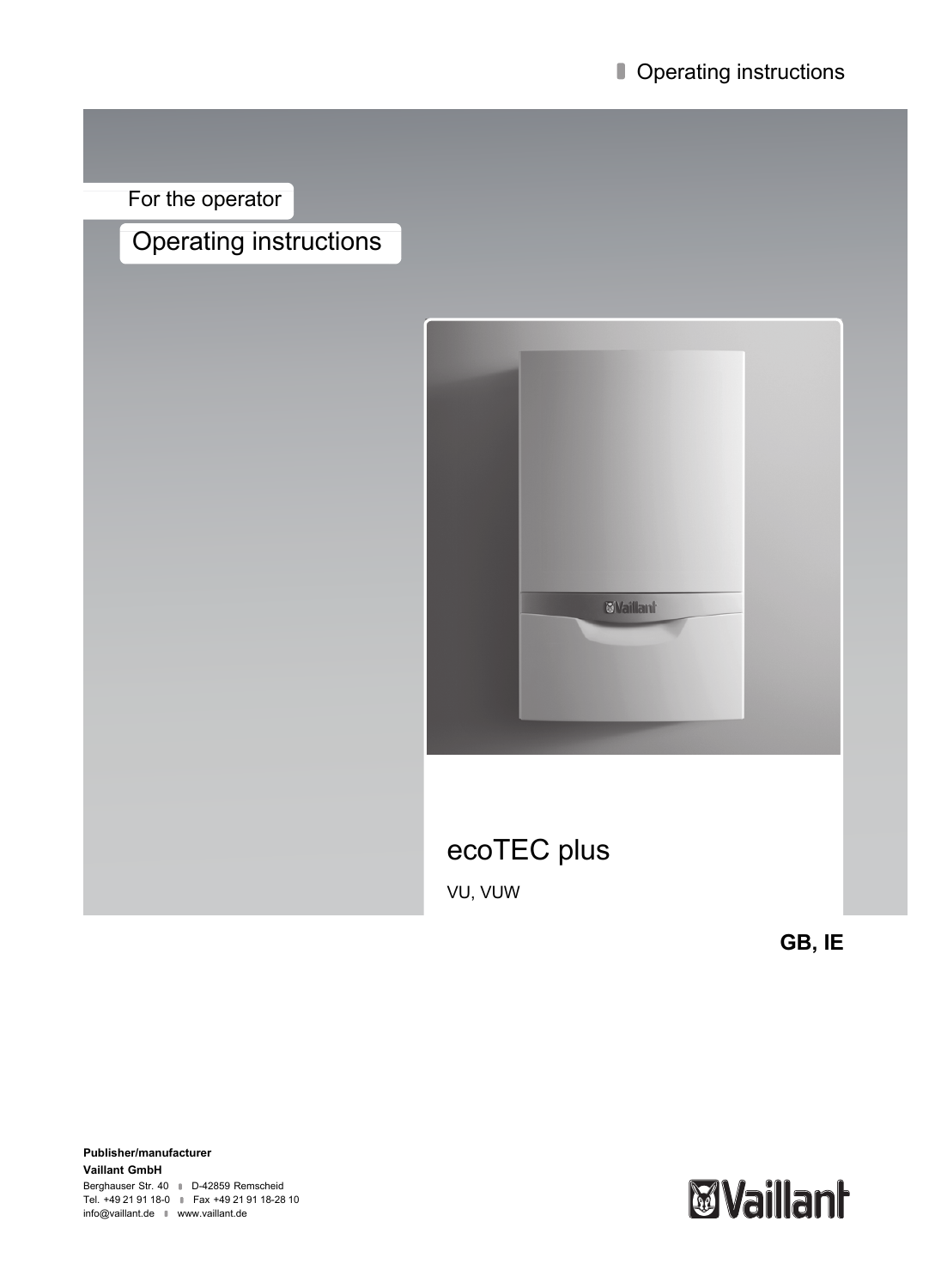## **Contents**

## **Contents**

| 1    |                                                  | 3  |
|------|--------------------------------------------------|----|
| 1.1  |                                                  | 3  |
| 1.2  |                                                  | 3  |
| 1.3  |                                                  | 3  |
| 2    | Notes on the documentation                       | 5  |
| 2.1  | Observing other applicable documents             | 5  |
| 2.2  |                                                  | 5  |
| 2.3  |                                                  | 5  |
| 3    |                                                  | 5  |
| 3.1  |                                                  | 5  |
| 3.2  |                                                  | 5  |
| 3.3  |                                                  | 6  |
| 3.4  | Information on the identification plate          | 6  |
| 3.5  |                                                  | 7  |
| 3.6  |                                                  | 7  |
| 3.7  | Energy Saving Trust Endorsed Products            | 7  |
| 4    |                                                  | 7  |
| 4.1  |                                                  | 7  |
| 4.2  |                                                  | 7  |
| 4.3  |                                                  | 7  |
| 4.4  |                                                  | 8  |
| 4.5  |                                                  | 8  |
| 4.6  |                                                  | 8  |
| 4.7  |                                                  | 8  |
| 4.8  |                                                  | 8  |
| 4.9  | Setting the heating flow temperature             | 8  |
| 4.10 | Setting the hot water temperature                | 8  |
| 4.11 | Switching Comfort mode on and off                | 8  |
| 4.12 | Activating the shift-load cylinder               |    |
| 4.13 |                                                  | 9  |
| 4.14 | Switching off the product's functions            | 9  |
|      | Guaranteeing the correct filling pressure of the | 9  |
| 4.15 | Protecting the heating installation against      |    |
|      |                                                  | 10 |
| 5    |                                                  | 10 |
| 5.1  | Detecting and rectifying faults                  | 10 |
| 5.2  | Calling up (Live monitor) status codes           | 10 |
| 6    |                                                  | 10 |
| 6.1  |                                                  | 10 |
| 6.2  |                                                  | 10 |
| 6.3  | Reading maintenance messages                     | 10 |
| 6.4  | Checking the condensate drain pipework and       | 11 |
| 7    |                                                  | 11 |
| 7.1  | Temporarily decommissioning the product          | 11 |
| 7.2  | Permanently decommissioning the product          | 11 |
| 8    |                                                  | 11 |
| 9    | Guarantee and customer service                   | 11 |
| 9.1  |                                                  | 11 |
| 9.2  |                                                  | 11 |
|      |                                                  |    |
| A    | Operator level - overview                        | 12 |
|      |                                                  |    |

| в | Status codes - Overview | 12 |
|---|-------------------------|----|
| c |                         | 13 |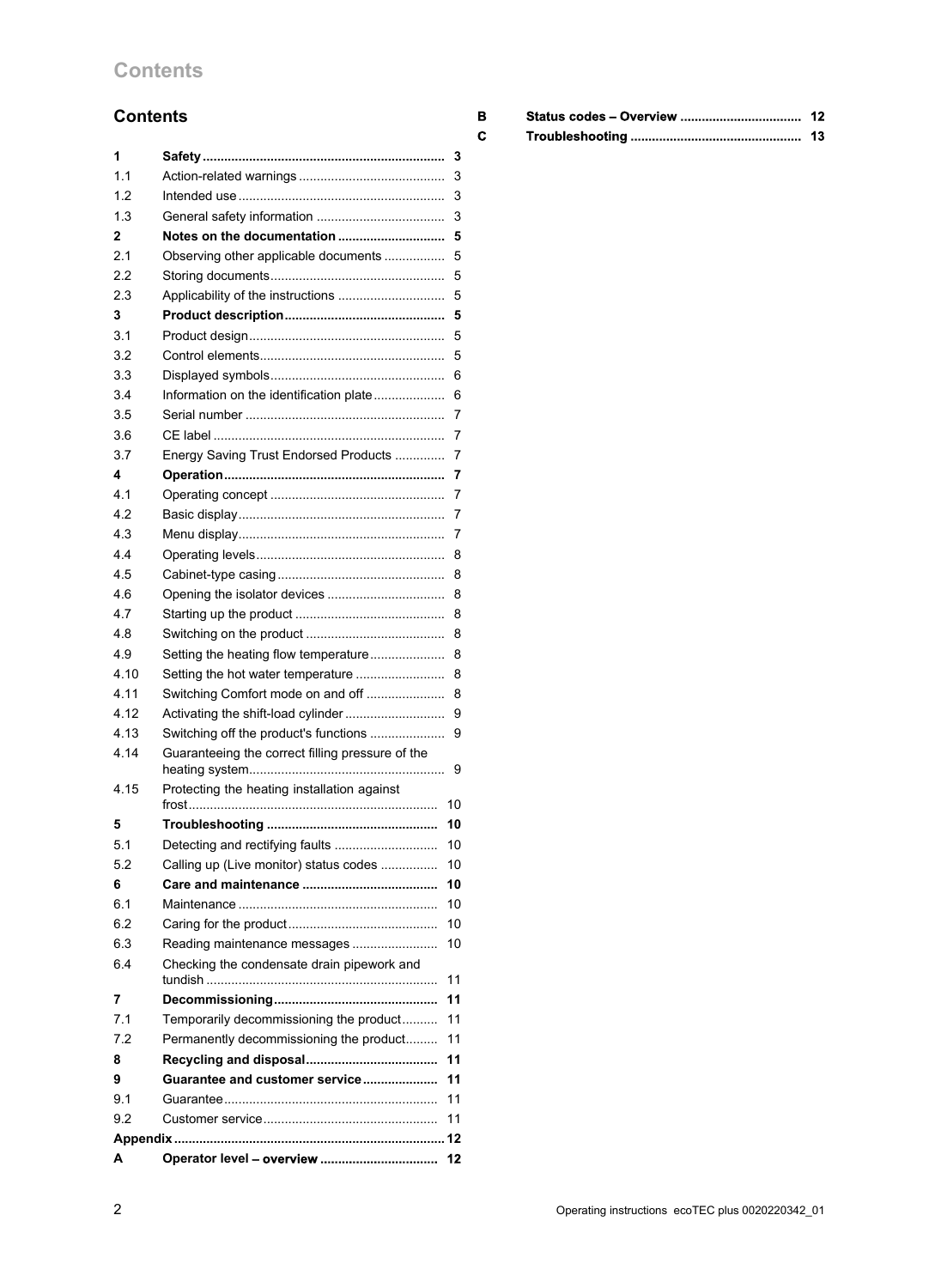## **1 Safety**

## **1.1 Action-related warnings**

## **Classification of action-related warnings**

The action-related warnings are classified in accordance with the severity of the possible danger using the following warning signs and signal words:

## **Warning symbols and signal words**

## **Danger!**

Imminent danger to life or risk of severe personal injury



## **Danger!**

Risk of death from electric shock



## **Warning.**

Risk of minor personal injury



## **Caution.**

Risk of material or environmental damage

## **1.2 Intended use**

There is a risk of injury or death to the user or others, or of damage to the product and other property in the event of improper use or use for which it is not intended.

The product is intended as a heat generator for closed heating installations and for hot water generation.

Intended use includes the following:

- observance of the operating instructions included for the product and any other system components
- compliance with all inspection and maintenance conditions listed in the instructions.

This product can be used by children aged from 8 years and above and persons with reduced physical, sensory or mental capabilities or lack of experience and knowledge if they have been given supervision or instruction concerning use of the product in a safe way and understand the hazards involved. Children must not play with the product. Cleaning and user maintenance work must not be carried out by children unless they are supervised.

Any other use that is not specified in these instructions, or use beyond that specified in this document shall be considered improper use. Any direct commercial or industrial use is also deemed to be improper.

## **Caution.**

Improper use of any kind is prohibited.

## **1.3 General safety information**

## **1.3.1 Installation by competent persons only**

The installation, inspection, maintenance and repair of the product, as well as the gas ratio settings, must only be carried out by a competent person.

## **1.3.2 Danger caused by improper operation**

Improper operation may present a danger to you and others, and cause material damage.

 $\triangleright$  Carefully read the enclosed instructions and all other applicable documents, particularly the "Safety" section and the warnings.

## **1.3.3 Risk of death from escaping gas**

What to do if you smell gas in the building:

- $\triangleright$  Avoid rooms that smell of gas.
- ▶ If possible, open doors and windows fully and ensure adequate ventilation.
- $\triangleright$  Do not use naked flames (e.g. lighters, matches).
- ▶ Do not smoke.
- $\triangleright$  Do not use any electrical switches, mains plugs, doorbells, telephones or other communication systems in the building.
- $\triangleright$  If it is safe to do so, close the emergency control valve or the main isolator.
- $\triangleright$  If possible, close the gas isolator cock on the product.
- $\triangleright$  Warn other occupants in the building by yelling or banging on doors or walls.
- $\blacktriangleright$  Leave the building immediately and ensure that others do not enter the building.
- $\triangleright$  Notify the gas supply company or National Grid Transco +44 (0) 800 111999 by telephone from outside of the building.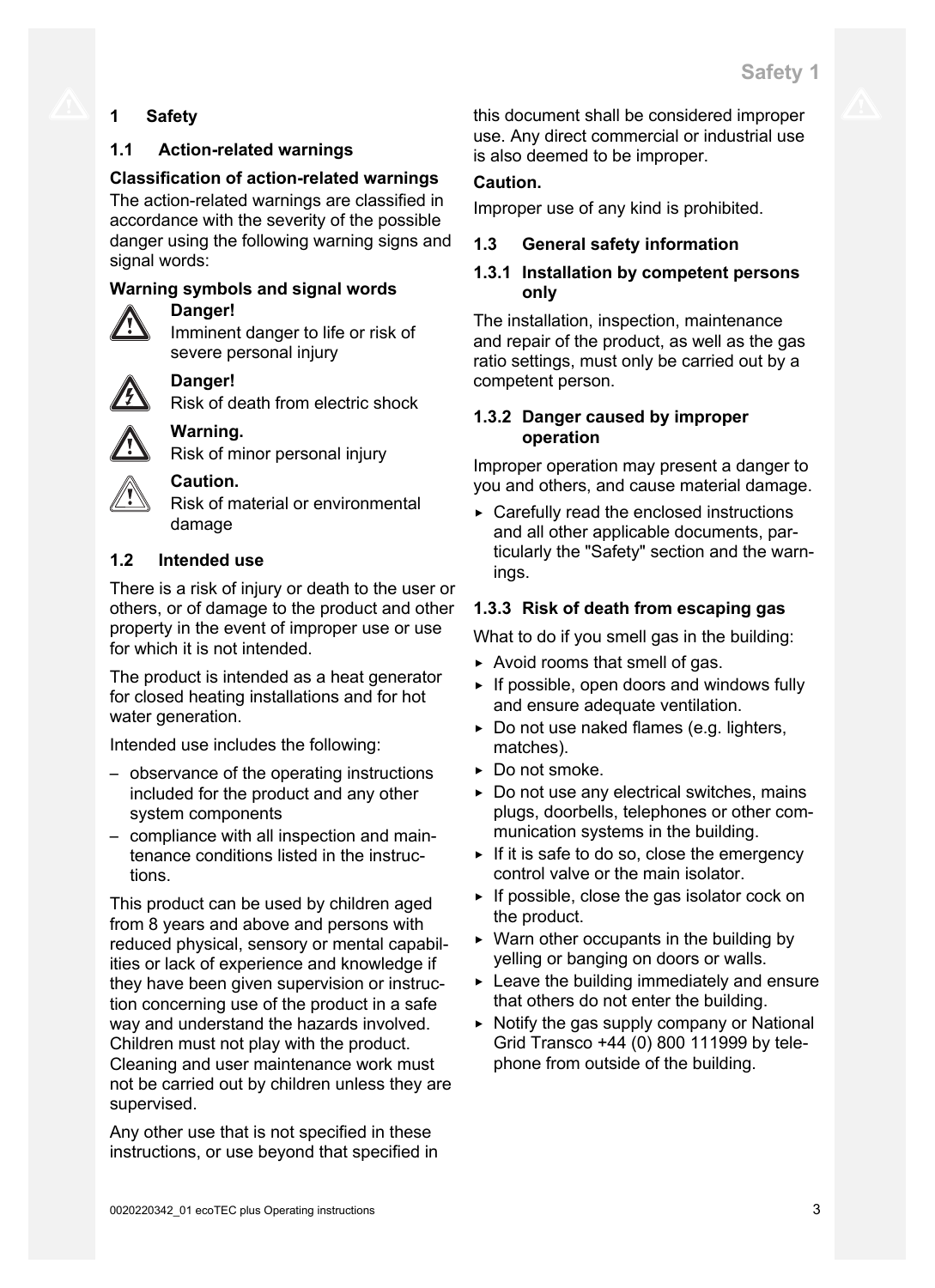## **1.3.4 Risk of death due to a blocked or leaking flue gas pipe**

What to do if you smell flue gas in the property:

- $\triangleright$  Open all accessible doors and windows fully to provide ventilation.
- $\triangleright$  Switch off the product.
- ▶ Inform a competent person.

## **1.3.5 Risk of death from escaping flue gas**

If you operate the product with an empty condensate siphon, flue gas may escape into the room air.

 $\blacktriangleright$  In order to operate the product, ensure that the condensate siphon is always full.

## **1.3.6 Risk of death due to explosive and flammable materials**

▶ Do not use or store explosive or flammable materials (e.g. petrol, paper, paint) in the installation room of the product.

## **1.3.7 Risk of death due to changes to the product or the product environment**

- $\triangleright$  Never remove, bridge or block the safety devices.
- $\triangleright$  Do not alter the safety devices in any way.
- ▶ Do not damage or remove any seals on components.
- ▶ Do not make any changes:
	- The product itself
	- to the gas, air, water and electricity supplies
	- to the entire flue gas installation
	- to the entire condensate drain system
	- to the expansion relief valve
	- to the drain lines
	- to constructional conditions that may affect the operational reliability of the product

## **1.3.8 Risk of poisoning caused by insufficient supply of combustion air**

## **Conditions**: Open-flued operation

 $\blacktriangleright$  Ensure that there is a sufficient supply of combustion air.

## **1.3.9 Risk of corrosion damage due to unsuitable combustion and room air**

Sprays, solvents, chlorinated cleaning agents, paint, adhesives, ammonia compounds, dust or similar substances may lead to corrosion on the product and in the air/flue pipe.

- $\triangleright$  Ensure that the supply of combustion air is always free of fluorine, chlorine, sulphur, dust, etc.
- $\blacktriangleright$  Ensure that no chemical substances are stored at the installation site.

## **1.3.10 Risk of material damage caused by frost**

- $\triangleright$  Ensure that the heating installation always remains in operation during freezing conditions and that all rooms are sufficiently heated.
- $\blacktriangleright$  If you cannot ensure the operation, have a competent person drain the heating installation.

## **1.3.11 Risk of injury and material damage due to maintenance and repairs carried out incorrectly or not carried out at all**

- $\triangleright$  Never attempt to carry out maintenance work or repairs on your product yourself.
- $\blacktriangleright$  Faults and damage should be immediately rectified by a competent person.
- ▶ Adhere to the maintenance intervals specified.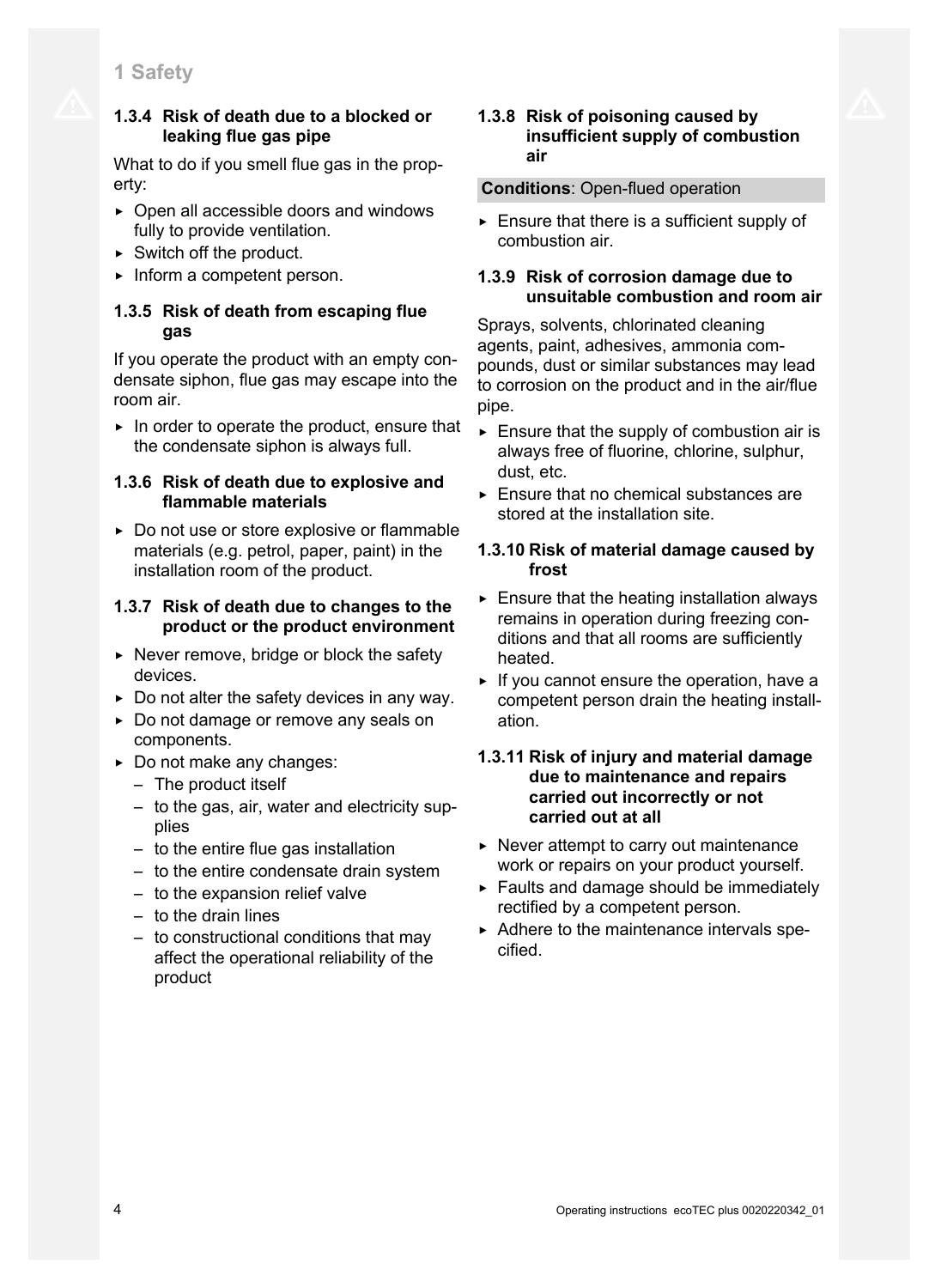## **2 Notes on the documentation**

### **2.1 Observing other applicable documents**

▶ You must observe all operating instructions enclosed with the system components.

#### **2.2 Storing documents**

▶ Keep this manual and all other applicable documents safe for future use.

#### **2.3 Applicability of the instructions**

These instructions apply only to:

#### **Product article number**

|                                                 | Article num-<br>ber | <b>Gas Council</b><br><b>Number</b> |
|-------------------------------------------------|---------------------|-------------------------------------|
| 612 (VU GB 126/5-5 A)<br>ecoTEC plus            | 0010018531          | 41-044-78                           |
| 615 (VU GB 156/5-5 A)<br>ecoTEC plus            | 0010018532          | 41-044-79                           |
| 618 (VU GB 186/5-5 A)<br>ecoTEC plus            | 0010018533          | 41-044-80                           |
| 618 (VU GB 186/5-5 A<br><b>LPG) ecoTEC plus</b> | 0010018534          | 41-044-81                           |
| 624 (VU GB 246/5-5 A)<br>ecoTEC plus            | 0010018535          | 41-044-82                           |
| 630 (VU GB 306/5-5 A)<br>ecoTEC plus            | 0010018536          | 41-044-83                           |
| 630 (VU GB 306/5-5 A<br><b>LPG) ecoTEC plus</b> | 0010018537          | 41-044-84                           |
| 637 (VU GB 376/5-5 A)<br>ecoTEC plus            | 0010018538          | 41-044-85                           |
| 825 (VUW GB 256/5-5)<br>ecoTEC plus             | 0010018353          | 47-044-57                           |
| 832 (VUW GB 326/5-5)<br>ecoTEC plus             | 0010018354          | 47-044-58                           |
| 832 (VUW GB 326/5-5<br><b>LPG) ecoTEC plus</b>  | 0010018355          | 47-044-59                           |
| 835 (VUW GB 356/5-5)<br>ecoTEC plus             | 0010016540          | 47-044-53                           |
| 838 (VUW GB 386/5-5)<br>ecoTEC plus             | 0010018356          | 47-044-60                           |

## **3 Product description**

## **3.1 Product design**



2 Plate with serial number on the rear

### **3.2 Control elements**



- 
- 3 Fault clearance button  $\mathbb{C}$
- 2 Built-in controller (accessory)
- 4 Operating buttons
- 5 Display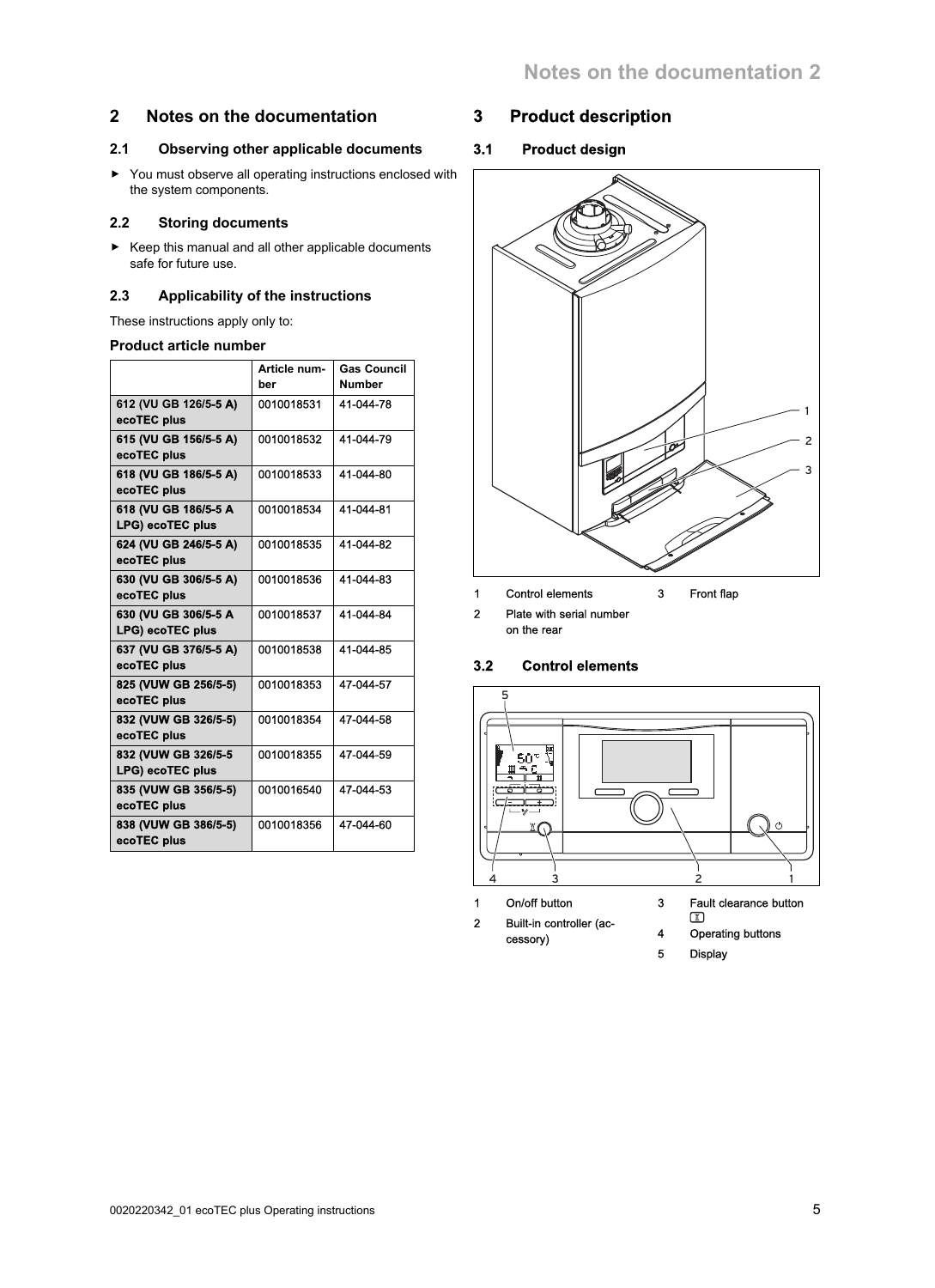## **3 Product description**

### **3.2.1 Operator control panel**



- 1 Current heating flow temperature, filling pressure of the heating installation, operating mode, fault code or additional information
- $4 \square$  and  $\square$  button
- 5 Maximum output operation (for chimney sweeps only)

7 Current assignment of the left-hand selection

8 Active operating status

button

- 6 Access to the menu for additional information
- 2 Current assignment of the right-hand selection button
- 3 Left- and right-hand selection buttons  $\square \square$

### **3.3 Displayed symbols**

| Symbol | <b>Meaning</b>                                                                                    | <b>Explanation</b>                                                                                                            |
|--------|---------------------------------------------------------------------------------------------------|-------------------------------------------------------------------------------------------------------------------------------|
|        | Burner operating cor-<br>rectly                                                                   | Burner on                                                                                                                     |
| bar    | Current filling pressure of<br>the heating system<br>The dashed lines show<br>the permitted range | Permanently on:<br>Filling pressure in<br>the permitted range<br>Flashing: Filling<br>pressure outside<br>the permitted range |
|        | Hot water generation<br>active                                                                    | Permanently on:<br>Draw-off mode be-<br>fore burner is on<br>Flashing: Burner on<br>in draw-off mode                          |
|        | Heating mode active                                                                               | Permanently on:<br>Heating mode heat<br>requirement<br>Flashing: Burner on<br>in heating mode                                 |

| Symbol            | <b>Meaning</b>                                        | <b>Explanation</b>                                                                                   |
|-------------------|-------------------------------------------------------|------------------------------------------------------------------------------------------------------|
|                   | Comfort mode active                                   | Permanently on:<br>Comfort mode active<br>Flashing: Comfort<br>mode active, burner<br>on             |
|                   | Maintenance required                                  | Information on the main-<br>tenance message in the<br>"Live Monitor"                                 |
|                   | Summer mode active<br>Heating mode is<br>switched off |                                                                                                      |
|                   | Burner anti-cycling time<br>is active                 | To avoid the need for<br>frequent switching on<br>and off (increases the<br>product's working life). |
| $\mathbb{\times}$ | Fault in the product                                  | Appears instead of the<br>basic display, may be<br>an explanatory plain text<br>display.             |

### **3.4 Information on the identification plate**

The identification plate is mounted on the underside of the product in the factory.

| Information on the             | <b>Meaning</b>                                                              |  |
|--------------------------------|-----------------------------------------------------------------------------|--|
| identification plate           |                                                                             |  |
|                                | → "CE label" section                                                        |  |
|                                | Read the instructions.                                                      |  |
| VU                             | Vaillant gas-fired wall-hung boiler for<br>heating                          |  |
| VUW                            | Vaillant gas-fired wall-hung boiler for<br>heating and hot water generation |  |
| $.6/5 - 5$                     | Calorific value power/product generation<br>equipment                       |  |
| ecoTEC plus                    | Product description                                                         |  |
| 2H, G20 - 20 mbar<br>(2.0 kPa) | Gas group and gas connection pressure<br>as set at the factory              |  |
| ww/yyyy                        | Date of manufacture: Week/year                                              |  |
| Cat.                           | Permissible gas categories                                                  |  |
| <b>Types</b>                   | Approved gas-fired units                                                    |  |
| <b>PMS</b>                     | Permissible total overpressure in heating<br>mode                           |  |
| <b>PMW</b>                     | Permissible total overpressure during hot<br>water generation               |  |
| $T_{\text{max}}$               | Max. flow temperature                                                       |  |
| ED 92/42                       | Current efficiency directive fulfilled with<br>4* rating                    |  |
| V Hz                           | Mains voltage and mains frequency                                           |  |
| W                              | Max. electrical power consumption                                           |  |
| IP                             | Level of protection                                                         |  |
| Ш                              | Heating mode                                                                |  |
| ᅩ                              | Hot water generation                                                        |  |
| P                              | Nominal heat output range                                                   |  |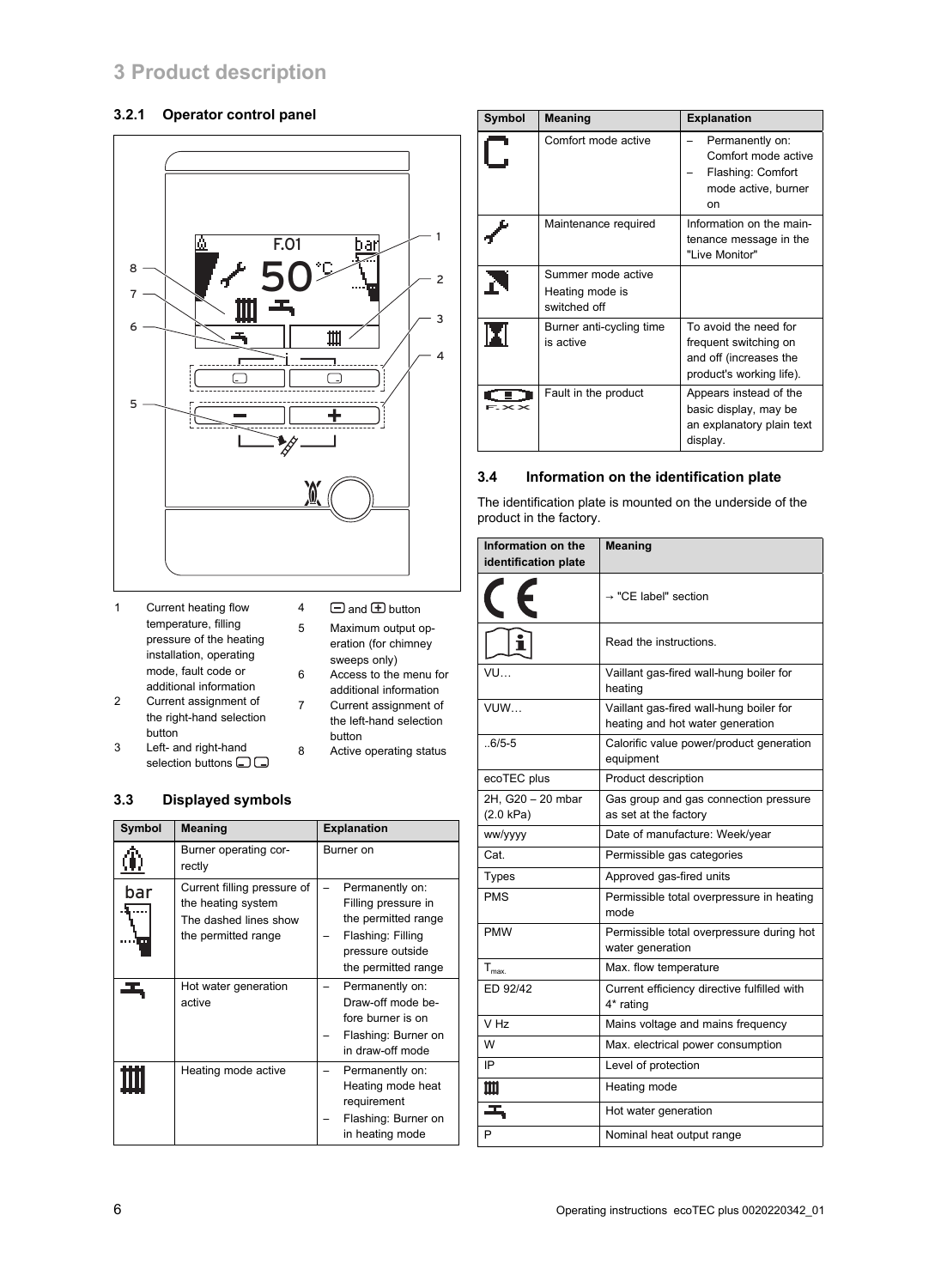| Information on the<br>identification plate | <b>Meaning</b>                                                             |
|--------------------------------------------|----------------------------------------------------------------------------|
| Q                                          | Heat input range                                                           |
| ח                                          | Nominal hot water draw-off rate                                            |
|                                            | Proper disposal of the product                                             |
|                                            | Bar code with serial number,<br>7th to 16th digit = product article number |

#### **3.5 Serial number**

The serial number is located on a plastic plate behind the front flap.

#### **3.6 CE label**



The CE label shows that the products comply with the basic requirements of the applicable directives as stated on the identification plate.

The declaration of conformity can be viewed at the manufacturer's site.

#### **3.7 Energy Saving Trust Endorsed Products**



Only the most energy efficient products can carry the 'Energy Saving Trust Endorsed Product' brandmark making it easy for consumers to choose products that have met strict energy performance criteria.

Available for: Boilers, Heating controls and chemical inhibitors, the Energy Saving Trust endorsed product brandmark gives consumers confidence that a product will cost less to run, help lower energy bills and reduce carbon emissions.

#### **About the Energy Saving Trust**

Energy Saving Trust is an independent and impartial organisation that provides trusted energy saving advice to empower millions of people to lead affordable, low energy lifestyles. For more information visit energysavingtrust.org.uk

## **4 Operation**

#### **4.1 Operating concept**

| Operator<br>control<br>element | <b>Function</b>                           |  |  |  |
|--------------------------------|-------------------------------------------|--|--|--|
|                                | Setting the hot water temperature         |  |  |  |
|                                | Cancelling the activation of an operating |  |  |  |
|                                | mode                                      |  |  |  |
|                                | Cancelling a change to a set value        |  |  |  |
|                                | Going one selection level higher          |  |  |  |

| <b>Operator</b><br>control<br>element      | <b>Function</b>                      |
|--------------------------------------------|--------------------------------------|
|                                            | Setting the heating flow temperature |
|                                            | Reading the system pressure          |
|                                            | Activating the comfort mode          |
|                                            | Activating the operating mode        |
|                                            | Confirm setting                      |
|                                            | Going one selection level lower      |
| $\lfloor - \rfloor + \lfloor - \rfloor$ at | Calling up the menu                  |
| the same                                   |                                      |
| time                                       |                                      |
| $\exists$ or $\boxplus$                    | Reducing or increasing the set value |
|                                            | Scrolling through menu entries       |

The current function of the  $\Box$  and  $\Box$  buttons is shown on the display.

Adjustable values are always displayed as flashing.

You must always confirm a change to a value. Only then is the new setting saved. You can press  $\Box$  to cancel an operation at any time.

#### **4.2 Basic display**



The basic display shows the current condition of the product. If you press a selection button, the activated function is displayed in the display.

The functions that are available depend on whether a controller is connected to the product.

You can switch back to the basic display by:

- Pressing  $\Box$  to exit the selection levels
- Not pressing any button for longer than 15 minutes.

If there is an error message present, the basic displays switches to the error message.

#### **4.3 Menu display**

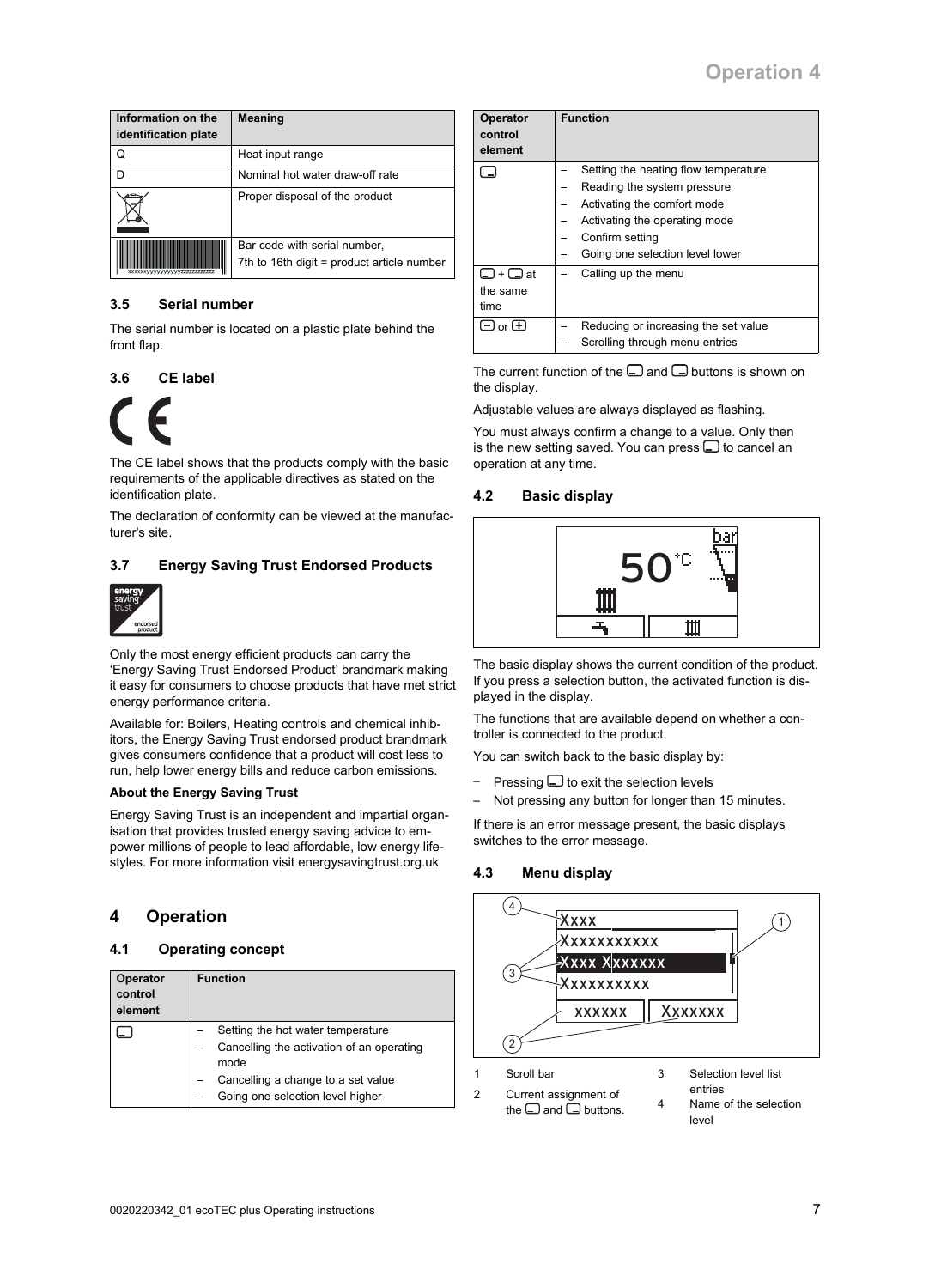## **4 Operation**

You can find an overview of the menu structure in the appendix.

Operator level – overview (→ Page 12)

#### **4.4 Operating levels**

The product has two operating levels.

The operating level for the operator shows the information and offers set-up options that do not require any special prior knowledge

The operating level for the competent person is protected by a code.

#### **4.5 Cabinet-type casing**

Enclosing the product in cabinet-type casing requires compliance with the applicable design instructions.

If you require cabinet-type casing for your product, consult a heating specialist company. Never, under any circumstances, enclose the product yourself.

#### **4.6 Opening the isolator devices**

- 1. Ask the competent person who installed the product to explain to you where these isolator devices are located and how to handle them.
- 2. Open the gas isolator cock fully.
- 3. Open the service valves in the heating installation's flow and return.

**Conditions**: Product with integrated hot water generation or connected domestic hot water cylinder

▶ Open the cold water stop valve.

#### **4.7 Starting up the product**

▶ Only start up the product once the casing has been completely closed.

#### **4.8 Switching on the product**



- ▶ Press the on/off button **(1)**.
	- ◁ The "Basic display" (→ Page 7) **(2)** appears on the display.

#### **4.9 Setting the heating flow temperature**

- 1. Press  $\Box$  ( $\blacksquare$ ).
	- ◁ The target value of the heating flow temperature appears on the display.



The competent person may have adjusted the maximum possible temperature.

#### **Conditions**: No controller connected

**Note**

- $\triangleright$  Use  $\Box$  or  $\boxplus$  to set the required heating flow temperature.
- Confirm by pressing  $\Box$

#### **Conditions**: Controller connected

- Set the maximum possible heating flow temperature on the product.
- $\triangleright$  Confirm by pressing  $\square$ .
- Set the required heating flow temperature on the controller (→ Controller operating instructions).

#### **4.10 Setting the hot water temperature**

- 1. Press  $\Box$  ( $\blacktriangleright$ ).
	- ◁ The set hot water temperature flashes in the display.

#### **Conditions**: No controller connected

- $\triangleright$  Change the hot water temperature by pressing  $\bigcirc$  or .
- Confirm by pressing  $\Box$ .

#### **Conditions**: Controller connected

- Use  $\bigoplus$  to set the maximum possible hot water temperature on the product.
- $\triangleright$  Confirm by pressing  $\square$ .
- Set the required hot water temperature on the controller (→ Controller operating instructions).

#### **4.11 Switching Comfort mode on and off**

#### **Note**

Comfort mode immediately supplies hot water at the required temperature, without you having to wait for the water to heat up.

- 1. Press  $\Box$  ( $\blacktriangleright$ ).
- 2. Press  $\Box$  ( $\blacktriangleright$   $\blacktriangleright$   $\Box$ ).
	- ◁ **Comfort on** or **Comfort off** are shown flashing in the display.
- 3. Activate or deactivate Comfort mode by pressing  $\Box$  or  $E$  respectively.
- 4. Press  $\Box$  to confirm this change.
	- $\triangleleft$  When you have activated Comfort mode, the " $\mathbb{C}$ " symbol appears on the basic display. When you have deactivated Comfort mode, the " $\mathbb{C}$ " symbol goes out on the basic display.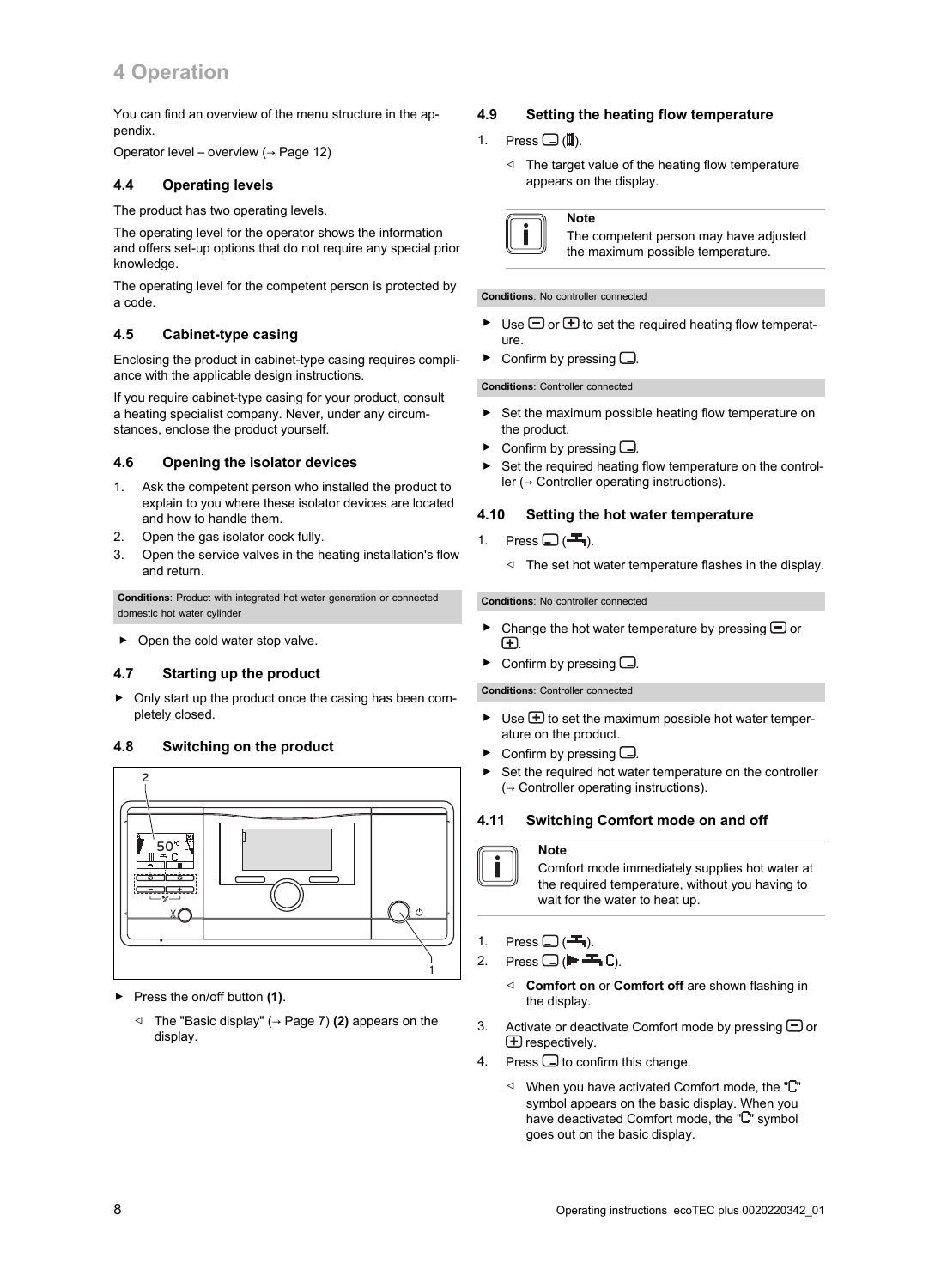### **4.12 Activating the shift-load cylinder**

**Applicability:** Product with integrated hot water generation and shift-load cylinder

To activate an **actoSTOR** shift-load cylinder which is also connected, you must switch on cylinder charging on your product.

- ▶ To do this, activate Comfort mode (Comfort mode)  $(\rightarrow$  Page 8)).
	- $\triangleleft$  The symbol " $\overline{C}$ " appears in the display.
- ▶ Set the hot water temperature.

**Conditions**: Cylinder charging switched on

– Hot water temperature: 50 … 65 ℃



#### **Danger! Risk of scalding!**

The products are equipped with an automatic anti-legionella function: If the temperature in the shift-load cylinder falls below 50 °C for 24 hours, the cylinder is heated up to 70 °C once.

- $\blacktriangleright$  Please note when drawing water that it can be very hot.
- If you want to switch off the "Anti-legionella function", you should ask a competent person.
- If you want to switch off cylinder charging, deactivate Comfort mode "Switching Comfort mode on and off  $(\rightarrow$  Page 8)".

**Conditions**: Cylinder charging switched off

- Hot water temperature: 35 … 65 ℃
- ◁ The cylinder is not maintained at a specific temperature. If you draw off the water, the product switches on and, in this case, only operates as an instantaneous water heater.

#### **4.13 Switching off the product's functions**

#### **4.13.1 Switching off heating mode (Summer mode)**

- 1. To switch off heating mode without switching off hot water generation, press  $\Box$  ( $\mathbb{I}$ ).
	- ◁ The value of the heating flow temperature appears in the display.
- 2. Use the  $\bigcirc$  button to set the heating flow temperature to **Heating off**.
- 3. Confirm by pressing  $\Box$ .
	- ◁ Heating mode is switched off.
	- $\triangleleft$  The **N** symbol appears on the display.

#### **4.13.2 Switching off hot water generation**

**Applicability:** Product with hot water generation through external domestic hot water cylinder

- 1. To switch off cylinder charging without switching off heating mode, press  $\Box$  ( $\Xi$ ).
	- ◁ The set hot water temperature flashes in the display.
- 2. Use the  $\bigcirc$  button to set the hot water temperature to **Heating off**.
- 3. Confirm by pressing  $\square$ .
	- ◁ Cylinder charging is switched off.
	- ◁ Only the frost protection function for the cylinder remains active.
- **4.14 Guaranteeing the correct filling pressure of the heating system**
- **4.14.1 Checking the filling pressure of the heating installation**

#### **Note**

To ensure that the heating installation operates smoothly, the filling pressure when the heating installation is cold must be between 0.1 MPa and 0.2 MPa (1.0 bar and 2.0 bar) or lie between the two dashed lines in the bar graph display.

If the heating installation extends over several storeys, a higher filling pressure may be required for the heating installation. Ask a competent person for details.

In addition, the  $\mathcal S$  symbol appears after approx. one minute.

If the filling pressure in the heating installation falls below 0.05 MPa (0.5 bar), then the product switches off. The display alternates between the fault message **F.22** and the current filling pressure.

- 1. Press  $\Box$  twice.
	- ◁ The values for the current filling pressure and for the minimum and maximum filling pressures appear in the display.
- 2. Check the filling pressure in the display.

#### **1 / 2**

System pressure: 0.1 … 0.2 MPa (1.0 … 2.0 bar) The filling pressure is in the intended pressure range. **2 / 2**

Filling pressure: < 0.08 MPa (< 0.80 bar)

- ▶ Fill the heating installation.  $(→$  Page 10)
	- ◁ If you have topped up the installation with sufficient heating water, the display automatically disappears after 20 seconds.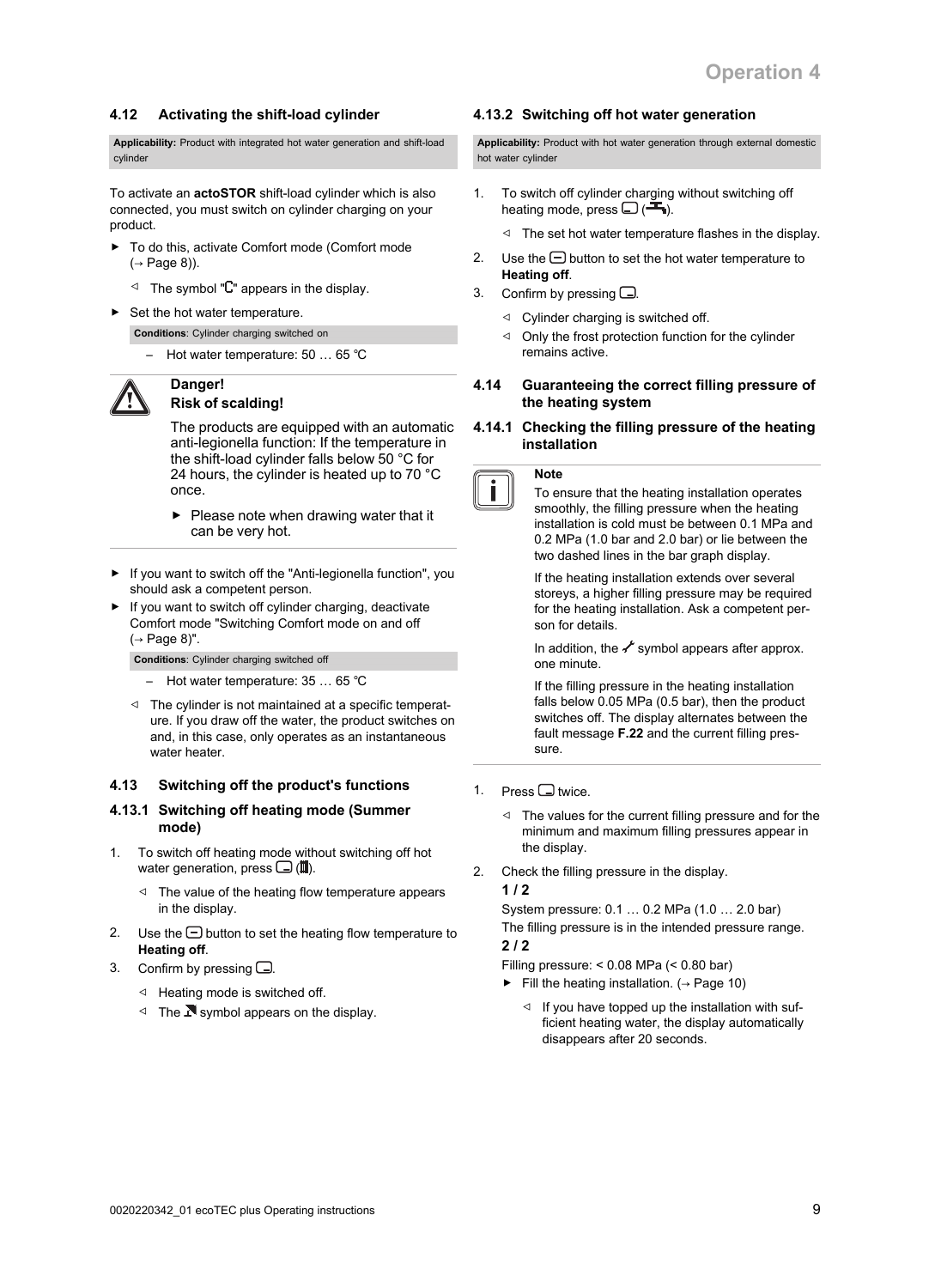#### **4.14.2 Filling the heating installation**

#### **Caution.**

**Risk of material damage due to heating water that is extremely calciferous or corrosive or contaminated by chemicals.**

Unsuitable tap water damages the seals and diaphragms, blocks components in the product and heating installation through which the water flows and causes noise.

- $\triangleright$  Only fill the heating installation with suitable heating water.
- In case of doubt, ask a competent person for details.
- 1. Ask a competent person where the filling cock is located.
- 2. Connect the filling cock to a hot water supply in the way you were told by the competent person.
- 3. Open all radiator valves (thermostatic radiator valves) of the heating installation.
- 4. Open the hot water supply.
- 5. Turn the filling cock on slowly and allow water to flow in until the required filling pressure has been reached.
- 6. Close the hot water supply.
- 7. Purge all radiators.
- 8. Check the filling pressure in the display.
- 9. Top up with more water if necessary.
- 10. Close the filling cock.
- 11. Return to the basic display.  $( \rightarrow$  Page 7)

#### **4.15 Protecting the heating installation against frost**

#### **4.15.1 Frost protection function**

**Caution.**

## **Risk of material damage due to frost.**

The frost protection function cannot guarantee flow through the entire heating installation, which means that parts of the heating installation may freeze and therefore become damaged.

 $\triangleright$  During a period of frost, ensure that the heating installation remains in operation and that all rooms are sufficiently heated, even when you are away.



## **Note**

To keep the frost protection devices active, you should switch your product on and off using the controller, if one is provided.

If the heating flow temperature falls below 5 °C when the on/off button is on, the product comes into operation and heats the circulating water to approx. 30 °C on both the heating side and the hot water side (if available).

#### **4.15.2 Draining the heating installation**

When the unit is switched off for an extended period, frost protection can be guaranteed by completely draining the heating installation and the product.

▶ Consult a competent person about this.

## **5 Troubleshooting**

#### **5.1 Detecting and rectifying faults**

▶ If faults occur, proceed in accordance with the table in the appendix.

Troubleshooting  $(→$  Page 13)

 $\blacktriangleright$  If the fault cannot be eliminated using the specified measures or if fault messages (**F.xx**) occur, contact a competent person.

#### **5.2 Calling up (Live monitor) status codes**

- $\blacktriangleright$  Press  $\Box$  and  $\Box$  at the same time. Status codes – Overview ( $\rightarrow$  Page 12)
	- ◁ The current operating status (status code) is shown on the display.

## **6 Care and maintenance**

#### **6.1 Maintenance**

An annual inspection of the product carried out by a competent person is a prerequisite for ensuring that the product is permanently ready and safe for operation, reliable, and has a long working life.

#### **6.2 Caring for the product**

## **Caution.**

#### **Risk of material damage caused by unsuitable cleaning agents.**

- Do not use sprays, scouring agents, detergents, solvents or cleaning agents that contain chlorine.
- $\triangleright$  Clean the casing with a damp cloth and a little solventfree soap.

#### **6.3 Reading maintenance messages**

If the  $\mathcal I$  symbol is shown on the display, the product requires maintenance work.

The product is not in fault mode but continues to operate.

- ▶ Consult a competent person about this.
- ▶ If the water pressure is flashing at the same time, simply add more heating water.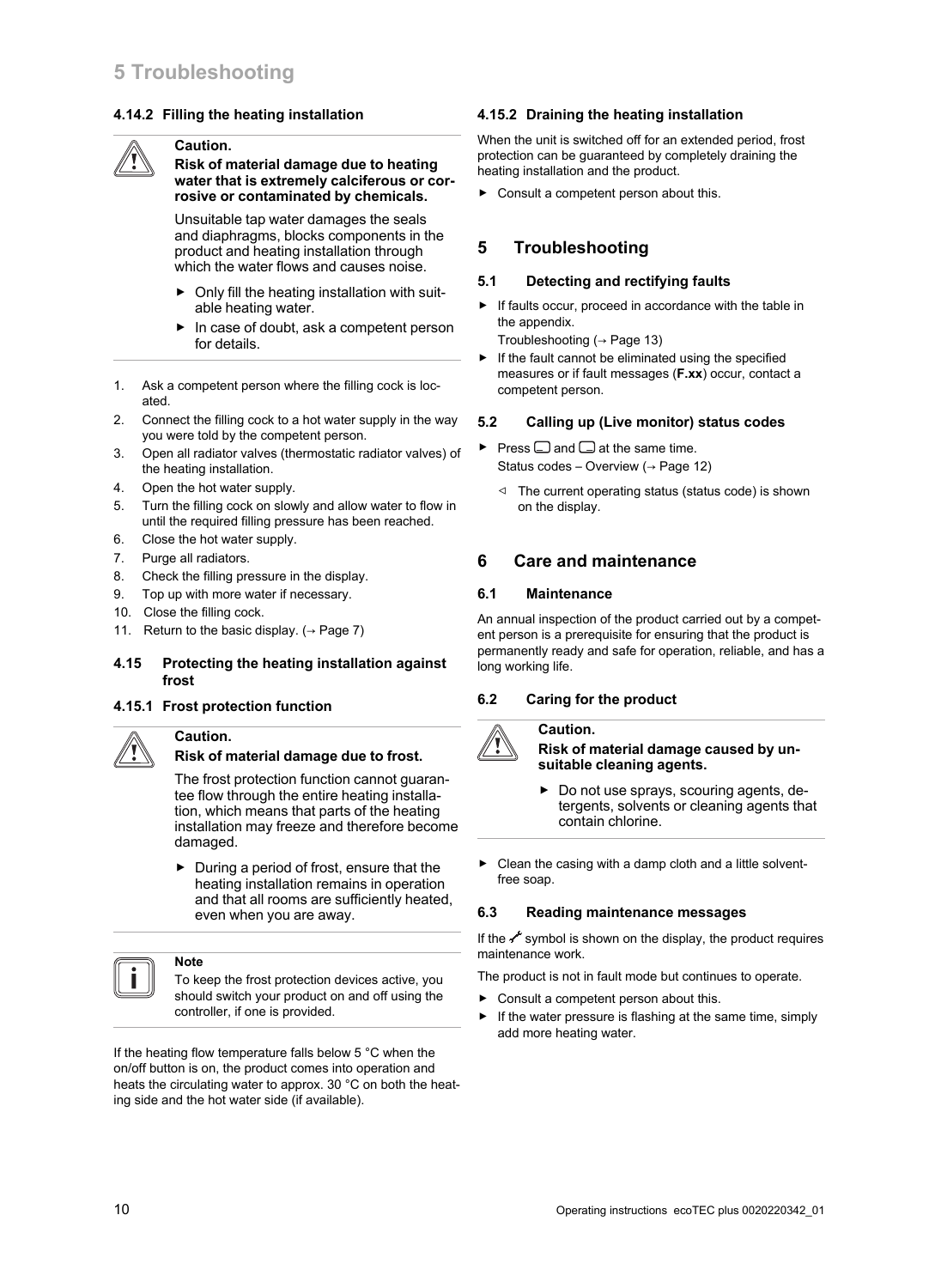#### **6.4 Checking the condensate drain pipework and tundish**

The condensate drain pipework and tundish must always be penetrable.

 $\blacktriangleright$  Regularly check the condensate drain pipework and tundish for faults and, particularly, for blockages.

You must not be able to see or feel any obstructions in the condensate drain pipework and tundish.

▶ If you notice a fault, have it rectified by a competent person.

## **7 Decommissioning**

#### **7.1 Temporarily decommissioning the product**

## **Caution.**

#### **Risk of material damage due to frost.**

The frost protection and monitoring devices are only active while the unit is connected to the power mains and switched on via the on/off button, and when the gas isolator cock is open.

- Temporarily decommission the product only if no frost is expected.
- ▶ Temporarily decommission the product only if no frost is expected.
- Press the on/off button.
	- ◁ The display goes out.
- ▶ When decommissioning the product for a prolonged period (e.g. holiday), close the gas isolator cock and also, for combination products, the cold water stop valve.

### **7.2 Permanently decommissioning the product**

▶ Have a competent person permanently decommission the product.

## **8 Recycling and disposal**

The competent person who installed your product is responsible for the disposal of the packaging.



If the product is identified with this symbol:

- In this case, do not dispose of the product with the household waste.
- Instead, hand in the product to a collection centre for old electrical or electronic appliances.



If the product contains batteries that are marked with this symbol, these batteries may contain substances that are hazardous to human health and the environment.

In this case, dispose of the batteries at a collection point for batteries.

## **9 Guarantee and customer service**

#### **9.1 Guarantee**

– Two year guarantee for ecoTEC plus appliances

Vaillant provides this appliance with a parts and labour guarantee against defects that may occur within twentyfour months of the installation date. For the 2nd year of the guarantee to be valid an annual service must be carried out by a competent person approved at the time by the Health and Safety Executive one year after installation. The cost of this annual service is not included in the guarantee.

– Registering with us

Registration is simple. Just complete the Guarantee Registration Card and return to Vaillant within 30 days of installation. Your details will then be automatically registered within the Vaillant scheme.

– Immediate help

If your Vaillant boiler develops a fault your first action should be to contact your installer, as his professional assessment is needed under the terms of our Guarantee. If you are unable to contact your installer, phone Vaillant Service Solutions: 0870 6060 777

#### **9.2 Customer service**

To ensure regular servicing, it is strongly recommended that arrangements are made for a Maintenance Agreement. Please contact Vaillant Service Solutions for further details.

Vaillant Service Solutions: 0330 100 3461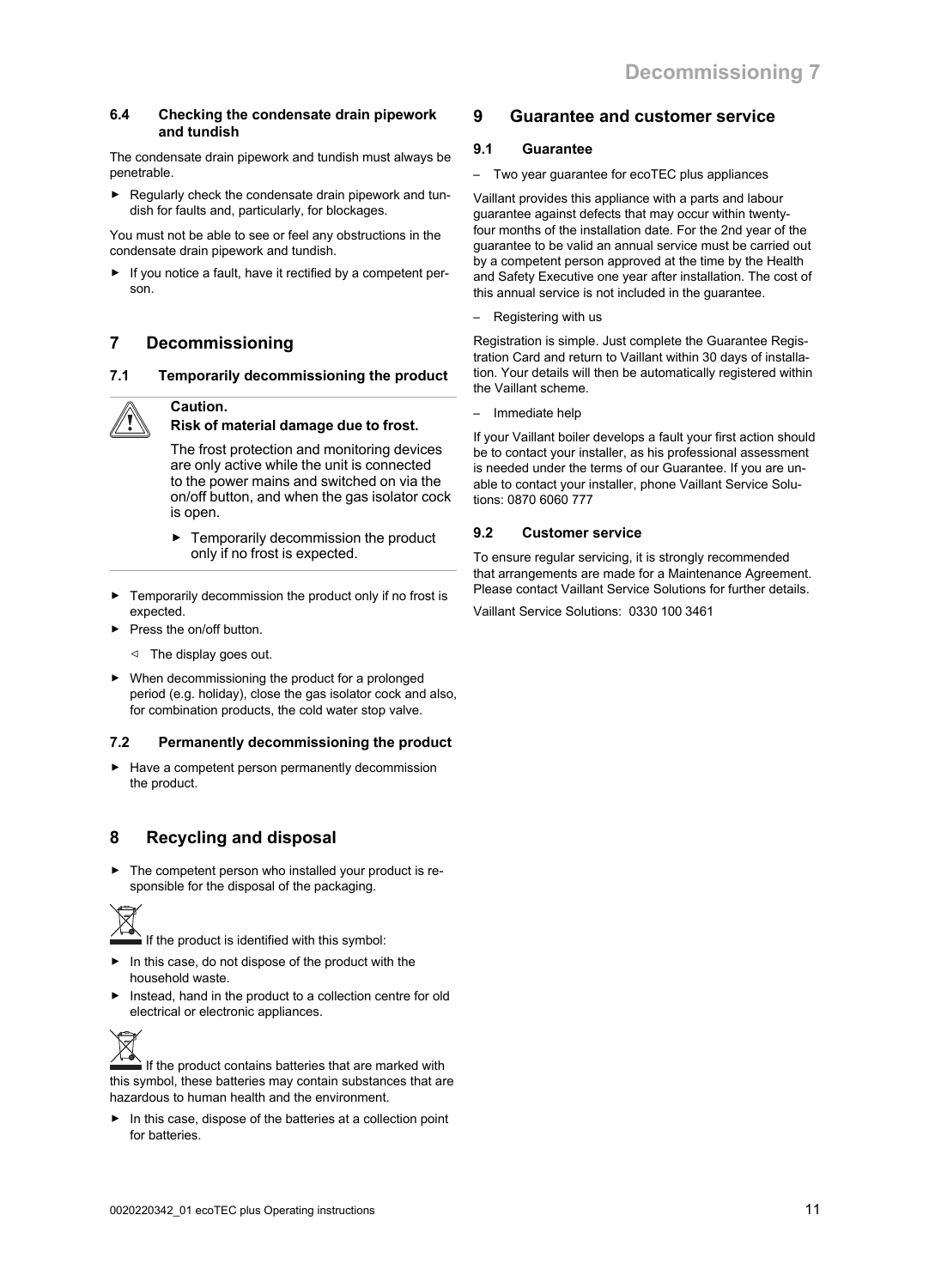## **Appendix**

## **A Operator level** – **overview**

| <b>Setting level</b>         | <b>Values</b>    |                 | <b>Unit</b> | Increment, select                                                                                                                                                                                                   | <b>Default</b> |
|------------------------------|------------------|-----------------|-------------|---------------------------------------------------------------------------------------------------------------------------------------------------------------------------------------------------------------------|----------------|
|                              | Min.             | Max.            |             |                                                                                                                                                                                                                     | setting        |
| Water pressure $\rightarrow$ |                  |                 |             |                                                                                                                                                                                                                     |                |
| <b>Water pressure</b>        | Current value    |                 | bar         |                                                                                                                                                                                                                     |                |
|                              |                  |                 |             |                                                                                                                                                                                                                     |                |
| Live monitor $\rightarrow$   |                  |                 |             |                                                                                                                                                                                                                     |                |
| <b>Status</b>                | Current value    |                 |             |                                                                                                                                                                                                                     |                |
|                              |                  |                 |             |                                                                                                                                                                                                                     |                |
| Information $\rightarrow$    |                  |                 |             |                                                                                                                                                                                                                     |                |
| <b>Contact details</b>       |                  | Phone number    |             |                                                                                                                                                                                                                     |                |
| Serial number                |                  | Permanent value |             |                                                                                                                                                                                                                     |                |
| Display contrast             |                  | Current value   |             | $\mathbf{1}$                                                                                                                                                                                                        | 25             |
|                              | 15               | 40              |             |                                                                                                                                                                                                                     |                |
|                              |                  |                 |             |                                                                                                                                                                                                                     |                |
| <b>Basic settings →</b>      |                  |                 |             |                                                                                                                                                                                                                     |                |
| Language                     | Current language |                 |             | Deutsch, English, French, Italian, Danish,<br>Dutch, Spanish, Turkish, Hungarian, Russian,<br>Ukrainian, Swedish, Norwegian, Czech, Polish,<br>Slovakian, Romanian, Slovenian, Portugese,<br>Serbian, Srpski, Greek | English        |
| Resets $\rightarrow$         |                  |                 |             |                                                                                                                                                                                                                     |                |
| Reset anti-cycl. time        | Current value    |                 | min         |                                                                                                                                                                                                                     |                |

## **B Status codes** – **Overview**

Status codes that are not listed here can be viewed in the installation instructions.

| <b>Status code</b>                                                                                                                                                                      | <b>Meaning</b>                                      |  |  |
|-----------------------------------------------------------------------------------------------------------------------------------------------------------------------------------------|-----------------------------------------------------|--|--|
| Displays in heating mode                                                                                                                                                                |                                                     |  |  |
| S.00                                                                                                                                                                                    | Heating: No heat demand                             |  |  |
| <b>S.02</b>                                                                                                                                                                             | Heating mode: Pump pre-run                          |  |  |
| <b>S.03</b>                                                                                                                                                                             | Heating mode: Ignition                              |  |  |
| S.04                                                                                                                                                                                    | Heating mode: Burner on                             |  |  |
| <b>S.06</b>                                                                                                                                                                             | Heating mode: Fan overrun                           |  |  |
| <b>S.07</b>                                                                                                                                                                             | Heating mode: Pump overrun                          |  |  |
| <b>S.08</b>                                                                                                                                                                             | Heating, remaining anti-cycling time xx mins        |  |  |
| Displays in hot water handling mode                                                                                                                                                     |                                                     |  |  |
| S.10                                                                                                                                                                                    | Domestic hot water requirement via impeller sensor  |  |  |
| <b>S.14</b>                                                                                                                                                                             | DHW mode: Burner on                                 |  |  |
| Displays in Comfort mode (product with integrated hot water generation) or in cylinder charging mode (product with hot water generation<br>via an external domestic hot water cylinder) |                                                     |  |  |
| <b>S.20</b>                                                                                                                                                                             | Hot water requirement                               |  |  |
| <b>S.22</b>                                                                                                                                                                             | DHW mode: Pump pre-run                              |  |  |
| <b>S.24</b>                                                                                                                                                                             | DHW mode: Burner on                                 |  |  |
| Other displays                                                                                                                                                                          |                                                     |  |  |
| <b>S.31</b>                                                                                                                                                                             | No heat demand: Summer mode                         |  |  |
| S.34                                                                                                                                                                                    | Heating mode: Frost protection                      |  |  |
| <b>S.46</b>                                                                                                                                                                             | Comfort protection mode, flame loss at minimum load |  |  |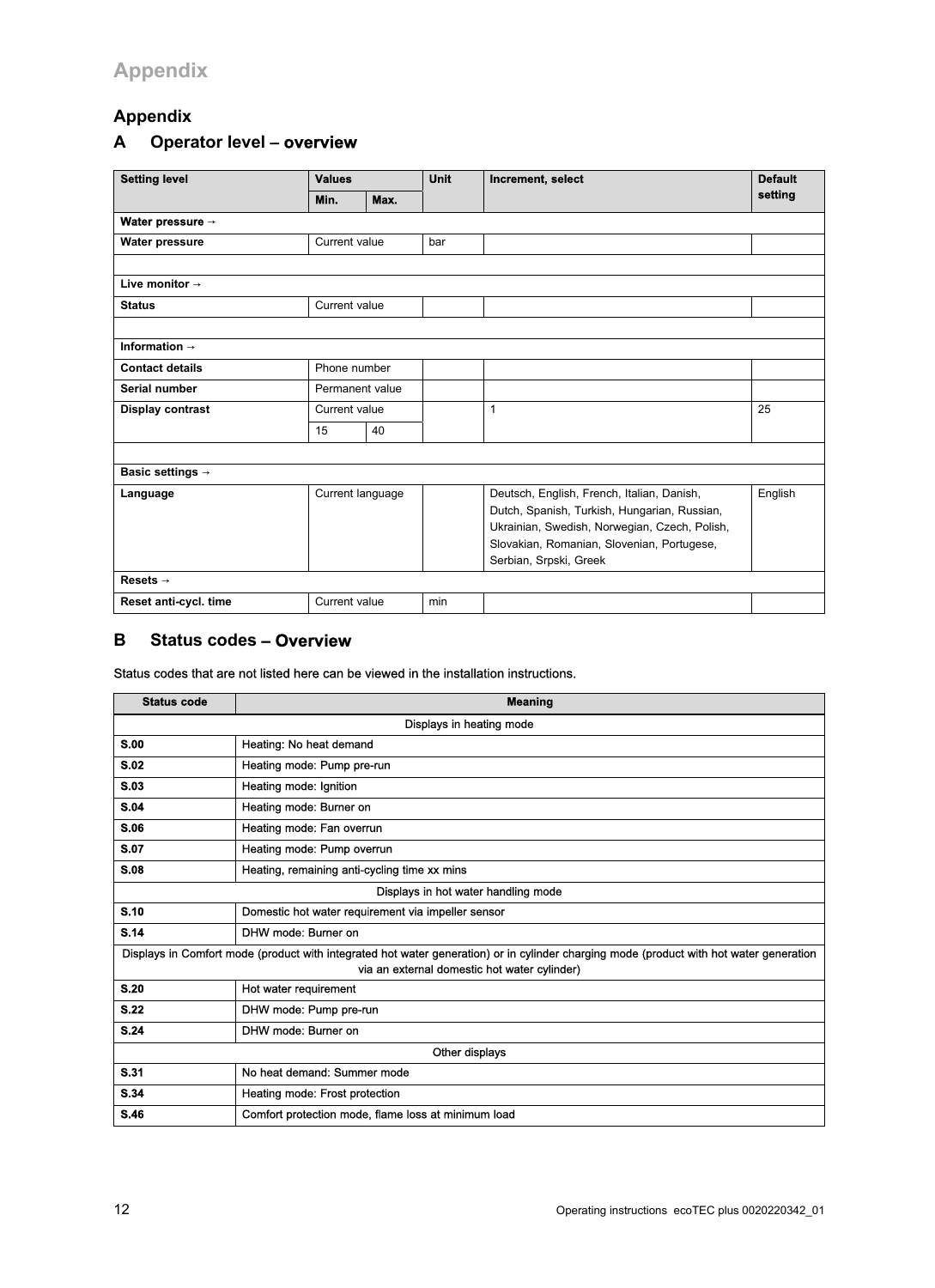## **C Troubleshooting**

| <b>Fault</b>                                                                    | Cause                                                                                                                              | <b>Measure</b>                                                                                                                                                                                                                                |
|---------------------------------------------------------------------------------|------------------------------------------------------------------------------------------------------------------------------------|-----------------------------------------------------------------------------------------------------------------------------------------------------------------------------------------------------------------------------------------------|
| Product does not start<br>up:                                                   | The gas isolator cock installed on-site and/or the gas<br>isolator cock on the product is closed.                                  | Open both gas isolator cocks.                                                                                                                                                                                                                 |
| No hot water<br>—<br>Heating remains cold                                       | The power supply in the building is disconnected.                                                                                  | Check the fuse in the building. The product<br>switches on automatically when the power is<br>restored.                                                                                                                                       |
|                                                                                 | The product is switched off.                                                                                                       | Switch on the product ( $\rightarrow$ "Switching on the<br>product" section).                                                                                                                                                                 |
|                                                                                 | The heating flow temperature is set too low or to the<br>Heating off position, and/or the hot water temperature<br>is set too low. | Set the heating flow temperature and hot water<br>temperature $(\rightarrow$ "Setting the heating flow temper-<br>ature" section/ $\rightarrow$ "Setting the hot water temperat-<br>ure" section).                                            |
|                                                                                 | The system pressure is insufficient.<br>Low water pressure in the heating installation (fault mes-<br>sage: F.22).                 | Fill the heating installation ( $\rightarrow$ "Filling the heating<br>installation" section).                                                                                                                                                 |
|                                                                                 | There is air in the heating installation.                                                                                          | Have your competent person purge the heating<br>installation.                                                                                                                                                                                 |
|                                                                                 | After three unsuccessful attempts to ignite the flame, the<br>product switches to fault mode (fault message: F.28).                | Press the fault clearance key for one second.<br>The product makes another attempt to ignite the<br>flame.<br>If you have been unable to eliminate the ignition<br>fault after three fault clearance attempts, consult<br>a competent person. |
| Hot water generation<br>functioning correctly;<br>heating does not start<br>up. | The external controller is not set correctly.                                                                                      | Set the external controller correctly $(\rightarrow$ Controller<br>operating instructions).                                                                                                                                                   |